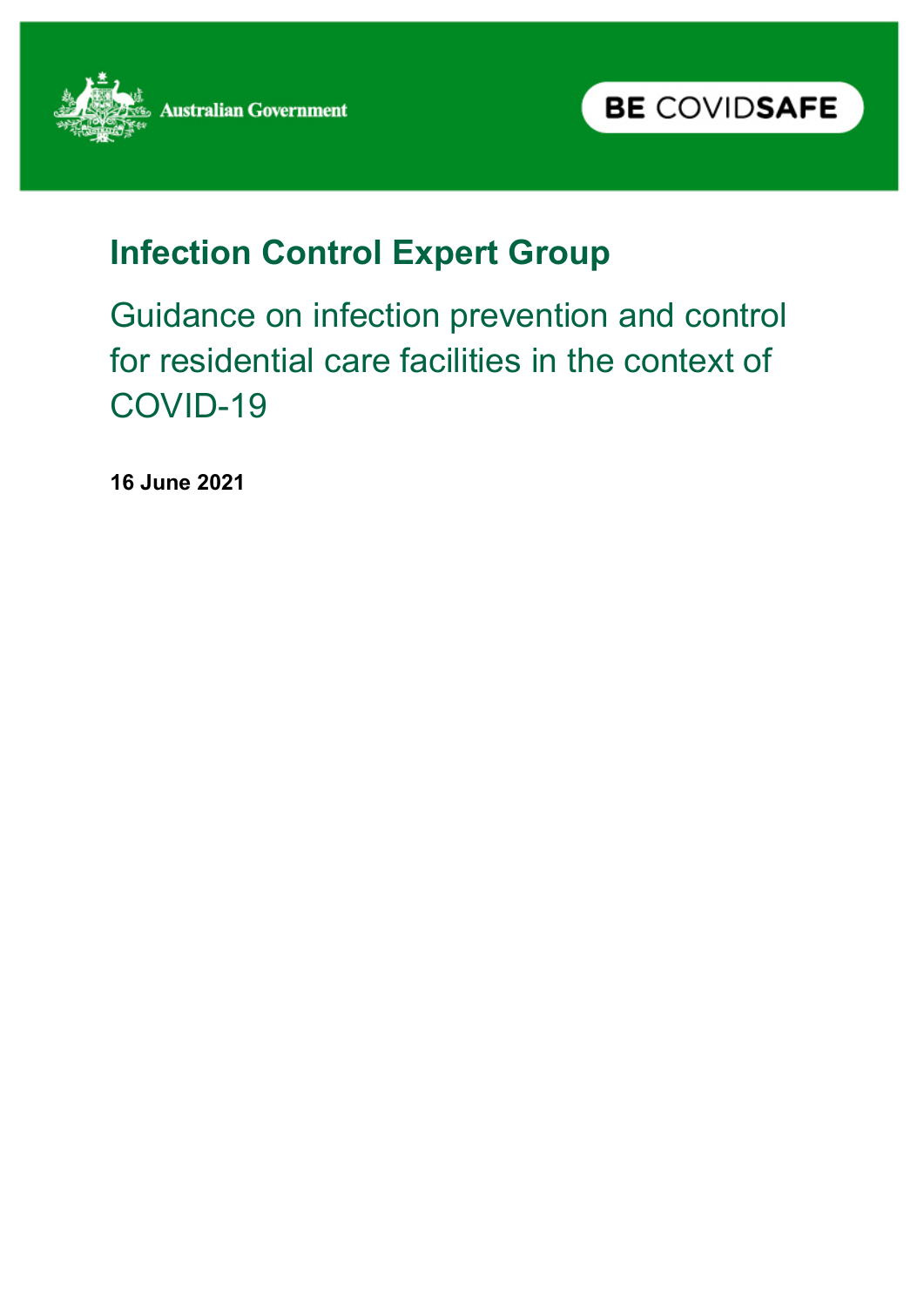### **Background**

This guidance from the Infection Control Expert Group (ICEG) has been endorsed by the Australian Health Protection Principal Committee. It provides guidance on infection prevention and control (IPC) and the use of personal protective equipment (PPE), in residential care facilities (RCFs) during the COVID-19 pandemic.

The PPE guidance in this document was developed with advice from the National COVID-19 Clinical Evidence Taskforce Infection Prevention and Control Panel (IPC Panel). The PPE recommendations in this document are consensus recommendations based on the combined expertise and experience of IPC Panel and ICEG members. They reflect current and emerging evidence concerning all potential modes of viral transmission and the increased transmissibility of SARS-CoV-2 variants of concern.

The guidance contained in this document outlines the **minimum national standards** for IPC and PPE for RCF staff<sup>[1](#page-1-0)</sup> working within the resident zone,<sup>[2](#page-1-1)</sup> in the context of COVID-19. This guidance is not meant to be exhaustive but instead aims to supplement more detailed guidance available at a state, territory and institutional level.

PPE is a critical part of IPC. However, PPE should be considered as the last line of defence within a broader ['hierarchy of controls'](https://www.health.gov.au/resources/publications/minimising-the-risk-of-infectious-respiratory-disease-transmission-in-the-context-of-covid-19-the-hierarchy-of-controls) framework. This includes minimisation of risk through the implementation of administrative and engineering controls, and other interventions, in combination with appropriate PPE.

The consensus recommendations on PPE outlined in this guidance will be revised as new research evidence and information emerges. This guidance should be read in conjunction with the [Australian Guidelines for the Prevention and Control of Infection in Healthcare \(2021\),](https://www.safetyandquality.gov.au/sites/default/files/2021-05/australian_guidelines_for_the_prevention_and_control_of_infection_in_health_care_-_current_version_-_v11.6_11_may_2021.pdf) whilst acknowledging the unique circumstance of COVID-19 and requirement for additional PPE in some circumstances.

### Scope

This document provides guidance on IPC, including the use of PPE by RCF staff<sup>1</sup> who work within the resident zone.<sup>2</sup>

For additional guidance on IPC during the COVID-19 pandemic, see the [Department of Health](https://www.health.gov.au/committees-and-groups/infection-control-expert-group-iceg)  [website.](https://www.health.gov.au/committees-and-groups/infection-control-expert-group-iceg) For additional guidance on [COVID-19 outbreaks in RCFs,](https://www.health.gov.au/resources/publications/cdna-national-guidelines-for-the-prevention-control-and-public-health-management-of-covid-19-outbreaks-in-residential-care-facilities-in-australia) including maintaining a COVIDSafe workplace, see the guidance from the Communicable Diseases Network Australia.[3](#page-1-2)

For current COVID-19 case definitions and testing criteria, see the [Communicable Diseases](https://www1.health.gov.au/internet/main/publishing.nsf/Content/cdna-song-novel-coronavirus.htm)  [Network Australia National Guidelines for Public Health Units.](https://www1.health.gov.au/internet/main/publishing.nsf/Content/cdna-song-novel-coronavirus.htm)

<span id="page-1-0"></span> <sup>1</sup> Includes all direct care workers, personal care workers and support staff who are exposed to residents of residential care facilities

<span id="page-1-1"></span><sup>2</sup> Includes being in the same room as a resident and in corridors, communal areas and other areas of a facility where residents may enter

<span id="page-1-2"></span><sup>3</sup> See Communicable Diseases Network Australia *[Guidelines for the prevention, control and public](https://www.health.gov.au/resources/publications/coronavirus-covid-19-guidelines-for-outbreaks-in-residential-care-facilities)  [health management of COVID-19 outbreaks in residential care facilities in Australia](https://www.health.gov.au/resources/publications/coronavirus-covid-19-guidelines-for-outbreaks-in-residential-care-facilities)*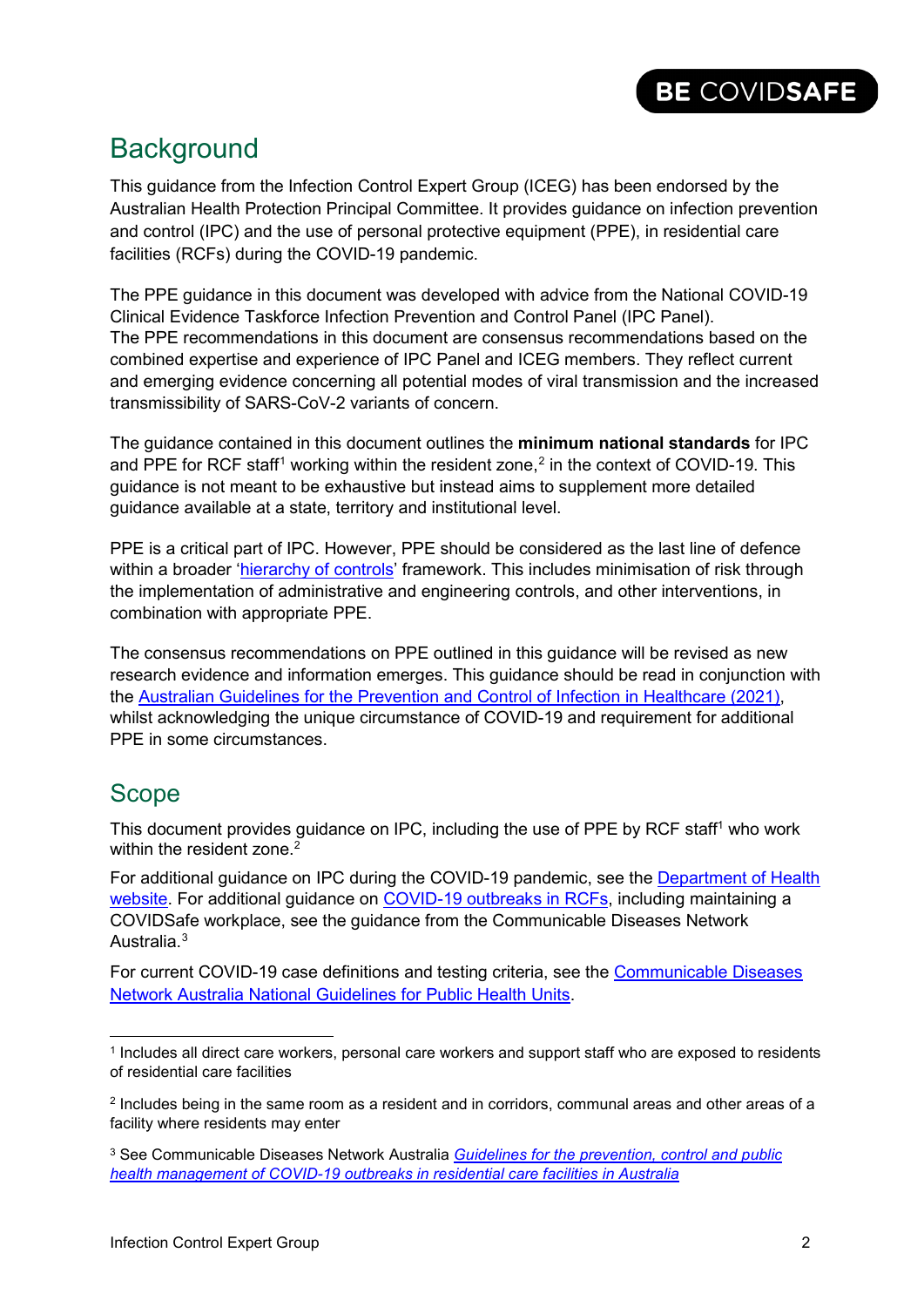## General principles of IPC in RCFs

- Use a risk assessment process to ascertain and manage the risk of infection. Apply a range of IPC measures using the hierarchy of controls.
- Provide information about routine IPC to staff, residents and visitors (as appropriate).
- Train all staff (including agency and short-term contract staff) in basic IPC practices including standard and transmission-based precautions:
	- $\circ$  When they begin working at the facility
	- $\circ$  At regular intervals (annually or more frequently, as required, for example when the risk of an outbreak is higher due to a community outbreak).
- Training should be appropriate to staff's respective roles and should, at a minimum, include hand hygiene, cough etiquette and respiratory hygiene, and the correct use of appropriate PPE.

## Routine IPC measures relevant to any infectious disease risk

- Do not come to work if unwell. If uncertain about whether to stay away and for how long, liaise directly with your line manager.
- Limit unnecessary movement of residents within the facility.
- Limit movement of staff between facilities, including implementing single site workforce arrangements, where appropriate.
- Strongly recommend annual influenza (and COVID-19, when available) vaccination to residents, staff and visitors to RCFs.
- Use standard, contact and droplet precautions (as a minimum) when caring for a resident with a respiratory infection.
- Frequently clean and disinfect (at least daily) floors, surfaces, and frequently touched or dirty objects and surfaces.[4](#page-2-0)
- Ensure adequate provision and appropriate use of PPE, especially when caring for a resident with a respiratory infection.
- Strongly recommend cough etiquette and respiratory hygiene for staff, residents (if possible) and visitors.
- Strongly recommend hand hygiene using soap and water or alcohol-based hand sanitiser and provide alchol-based hand sanitiser for staff, residents and visitors.

## Preparing for and responding to COVID-19 outbreaks in RCFs

The RCF should form an Outbreak Management Team to develop an Outbreak Management Plan.<sup>[5](#page-2-1)</sup> In relation to IPC, the Plan should:

- Include easily found internal policies and procedures on routine, standard and transmission-based IPC precautions.
- Be informed by advice and on-site risk assessment from an IPC professional.

<span id="page-2-0"></span> <sup>4</sup> See *Environmental [cleaning and disinfection principles for health and residential care facilities](https://www.health.gov.au/resources/publications/coronavirus-covid-19-environmental-cleaning-and-disinfection-principles-for-health-and-residential-care-facilities)*

<span id="page-2-1"></span><sup>5</sup> See Communicable Diseases Network Australia *[Guidelines for the prevention, control and public](https://www.health.gov.au/resources/publications/coronavirus-covid-19-guidelines-for-outbreaks-in-residential-care-facilities)  [health management of COVID-19 outbreaks in residential care facilities in Australia](https://www.health.gov.au/resources/publications/coronavirus-covid-19-guidelines-for-outbreaks-in-residential-care-facilities)*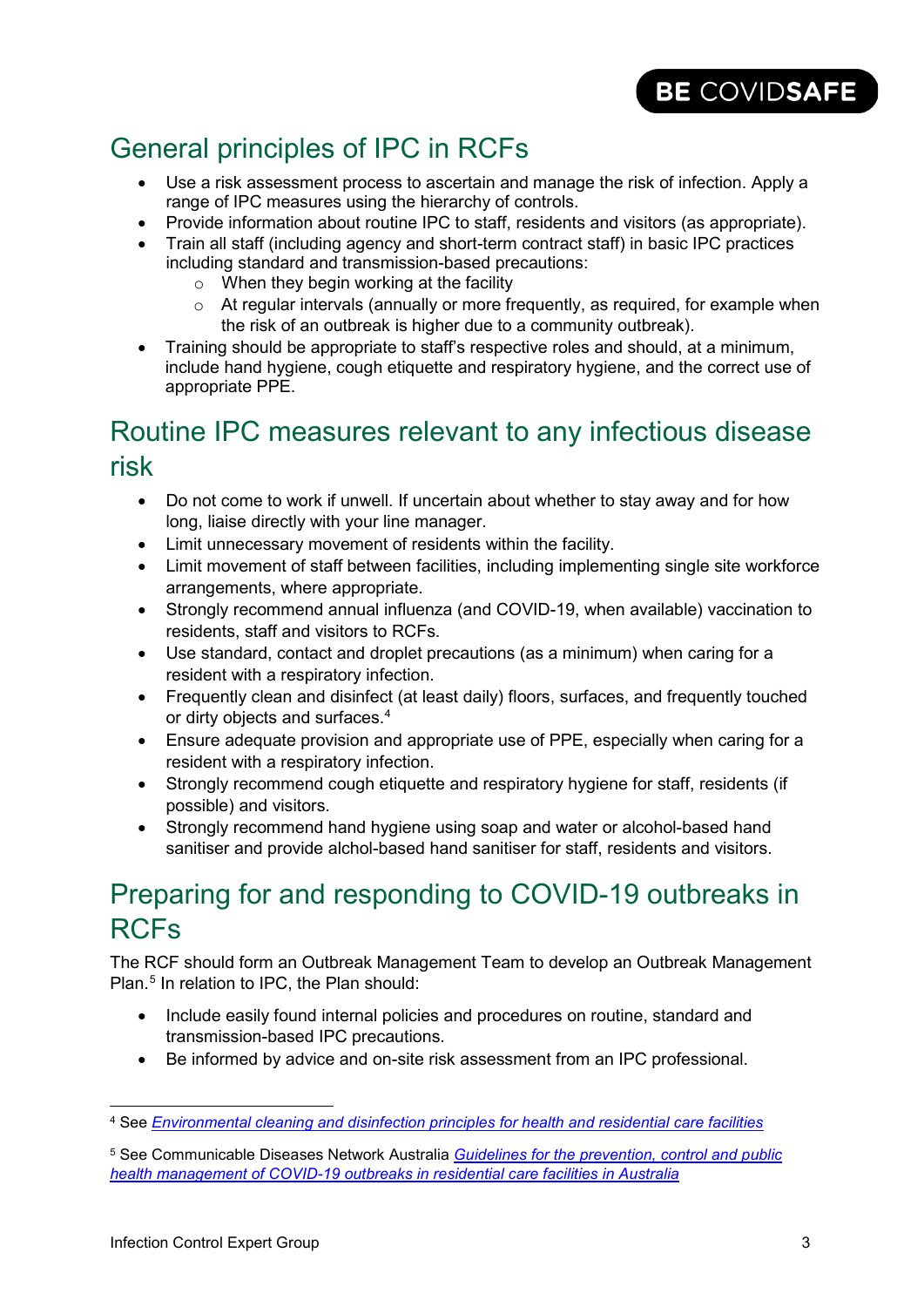- Ensure adequate supplies of PPE, alcohol-based hand sanitiser and cleaning materials.
- Ensure staff know and can recognise the symptoms and signs of COVID-19.
- Ensure staff have training in IPC procedures (as above), including donning and doffing of PPE.
- Consider the need to extend the use of PPE if the numbers of cases, contacts and/or resident areas or zones affected increase significantly. This may include using PPE beyond the situations recommended in this document.
- Include a systematic strategy for detecting cases and managing residents or staff who develop symptoms consistent with COVID-19.
- Consider the need for a program of repeat tests for those in quarantine as directed by the public health unit.
- Ensure daily handover for acute respiratory infection monitoring and outbreak detection for staff performing this task.
- Notify the local public health unit if an acute respiratory infection or COVID-19 case is suspected.

### Visitor restriction and signage

Movement of visitors<sup>[6](#page-3-0)</sup> into and within the facility should be limited and physical distancing measures maintained. Implement the following IPC precautions. These restrictions apply regardless of COVID vaccination status of the resident or visitor.

- Follow, and stay up to date with, relevant advice on outbreak management in high-risk settings<sup>9</sup> and visitor restrictions.
- Screen visitors on entry to the facility for epidemiological (recent travel, contact with a COVID-19 case, attendance at current exposure site as per public health unit advice) and clinical risk factors (acute respiratory infection, fever/history of fever or loss of smell or taste) and do not permit entry to those with epidemiological or clinical risk factors.
- If appropriate, implement IPC precautions to protect staff and other residents. Visiting restrictions may be relaxed in the context of end-of-life palliative care.
- Encourage and facilitate phone or video calls, or visits with physical barrier (for example window, balcony or 'see-through' fence) between residents and their friends and family members to maintain social contact while visiting restrictions are in place.
- Record contact details for all visitors to assist with contact tracing in the event of a COVID-19 outbreak.
- Ensure all visitors, including essential external providers:
	- o Visit only one resident (or staff member).
	- $\circ$  Go directly to the resident's room or area designated by the RCF, and avoid shared areas.
	- o Stay 1.5 metres from residents, if possible.
	- o Use alcohol-based hand sanitiser or wash their hands before entering and on leaving the RCF and the resident's room.
	- $\circ$  Use appropriate PPE, as advised by the public health unit.
	- o Practise cough etiquette and respiratory hygiene.

<span id="page-3-0"></span> <sup>6</sup> Includes external contractors, external clinicians, general practitioners, allied health and other workers who may attend a facility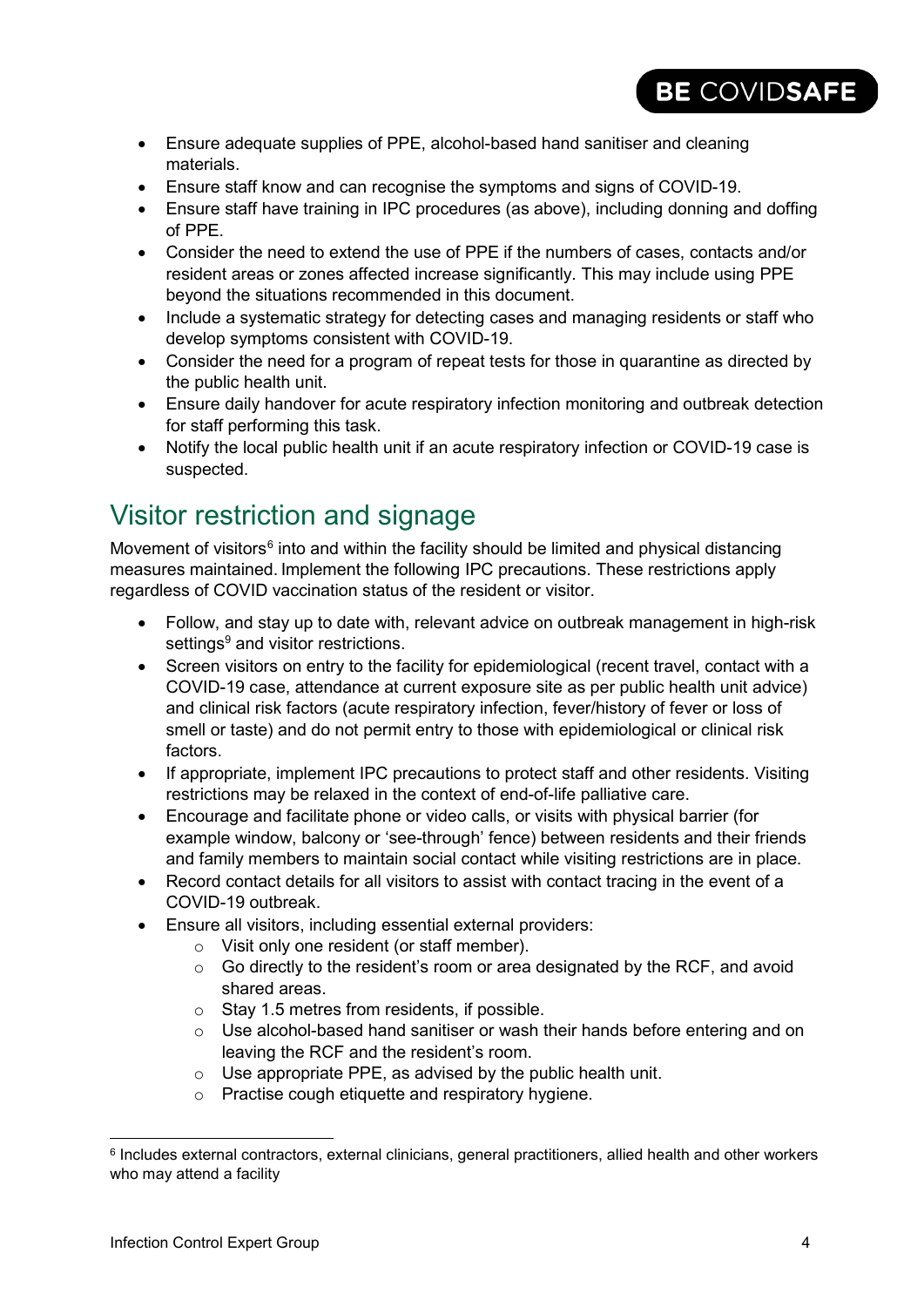- o If visiting a resident who is in isolation or quarantine, follow appropriate IPC and PPE advice, as directed by RCF staff.
- Post signs or posters at the entrance and other strategic locations to remind visitors of the precautions, including donning and doffing instructions at PPE stations.

### New admissions and readmissions during an outbreak

- RCFs should not admit new residents during an active outbreak at a facility.
- Residents who are in hospital for any reason, including COVID-19, should, if possible, be readmitted to the RCF as soon as they are well enough and no longer considered to be infectious for SARS-CoV-2.
	- $\circ$  Consider this case-by-case, including the patient's clinical condition, infectious status, and the circumstances within the facility.
	- o If in doubt, talk to the hospital clinical and IPC teams, and facility's consultant IPC professional.
- Discuss appropriate next steps for placement of the resident with them, their representative, and their hospital team.
- Returning residents should be screened for relevant symptoms.

### Resident movement during an outbreak

- Avoid non-essential resident transfers to minimise spread. If transfer is necessary, the resident should be tested for SARS-CoV-2 and quarantined until the result is known.
- Limit internal movement of residents, visitors and staff within the facility, as far as possible, to help stop the spread.
- Implement physical distancing measures in shared living and dining areas.
- Follow, and keep up to date with, relevant guidelines for outbreak management in RCFs $8$

## Placement of residents within the RCF

Whether or not residents with COVID-19, and their contacts can be safely cared for within the facility during an outbreak<sup>[7](#page-4-0)</sup> depends on the circumstances and local epidemiological context. This includes local response plans and state or territory requirements.

There must be enough suitably trained staff, appropriate facilities, and adequate PPE to care for unwell residents and protect unaffected residents. Facilities should work with the local public health unit and state and national response team to facilitate safe care through surge staffing or transfer in accordance with current public health directions.

Resident and family preferences should also be considered.

### Placement of residents with suspected or confirmed COVID-19

If residents with suspected or confirmed COVID-19 are cared for within the facility, isolate and care for them in single rooms.

• Residents should be isolated while they are infectious (as determined by the local public health unit).

<span id="page-4-0"></span> <sup>7</sup> See the *[Communicable Diseases Network Australia National Guidelines for Public Health Units](https://www1.health.gov.au/internet/main/publishing.nsf/Content/cdna-song-novel-coronavirus.htm)*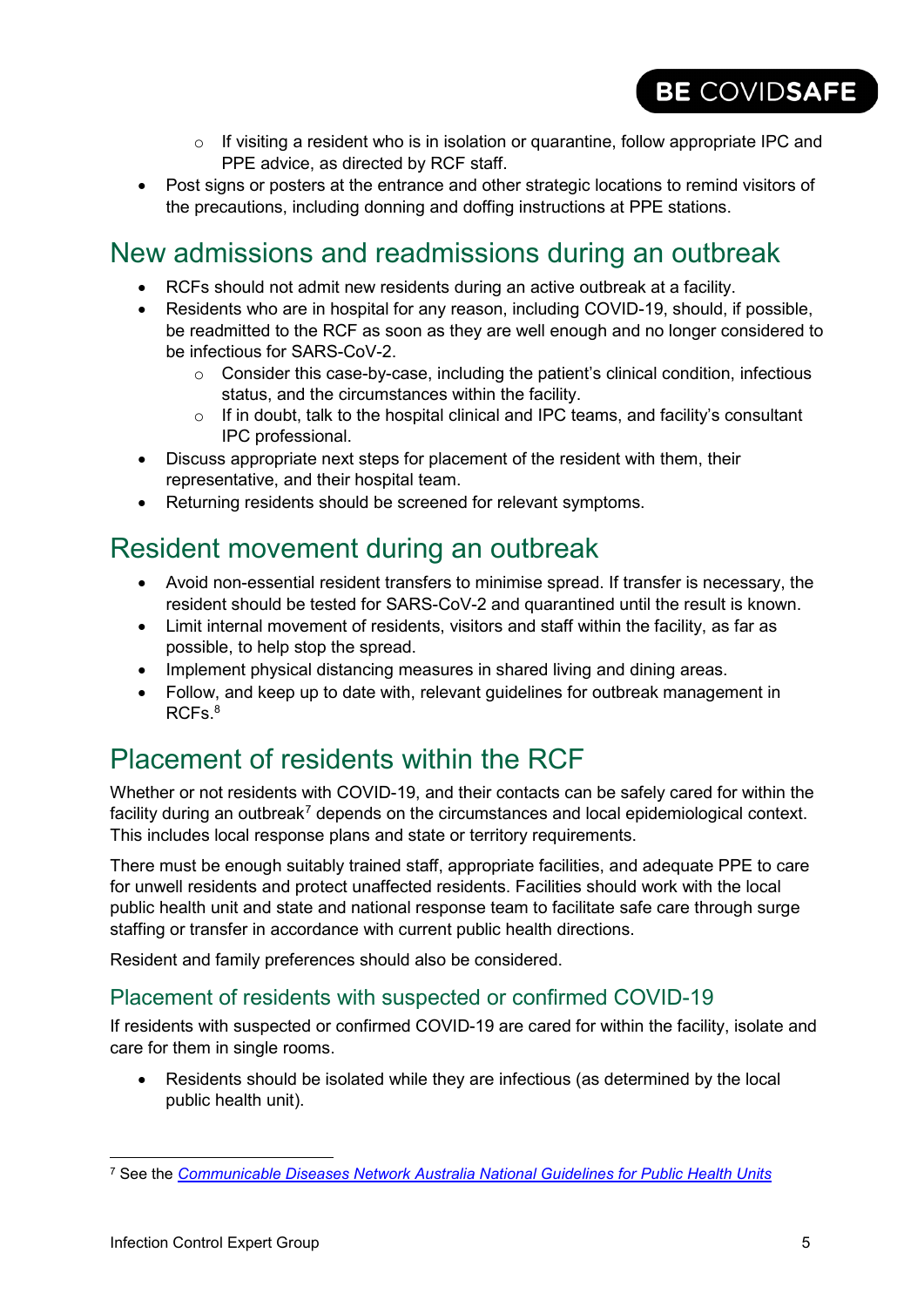- Isolated residents, if well enough, may be able to leave the room for exercise, following a risk assessment.
	- o Exercise should take place outside.
	- $\circ$  Residents must be supervised and not come into contact with other residents.

- $\circ$  If residents leave their room while infectious, they need to:
	- Wear a surgical mask
	- **Perform supervised hand hygiene before leaving their room**
	- Avoid touching objects or surfaces in common areas.
- Remind staff and residents of the need for cough etiquette and respiratory hygiene.
- Staff and visitors in contact with residents who are unwell or are suspected or confirmed cases of COVID-19 (even if asymptomatic), must wear appropriate PPE (see below).
- PPE supplies must be readily available and placed in a clean zone immediately adjacent to residents' rooms.
- Residents with dementia and the staff who care for them may need special arrangements to support these residents while in isolation.

### Placement of residents who are close contacts of a confirmed COVID-19 case

- Residents who are asymptomatic but have been in close contact with a confirmed COVID-19 case should be quarantined in a single room for 14 days.<sup>[8](#page-5-0)</sup>
- Monitor these residents for symptoms of COVID-19 (e.g. increase in baseline temperature, cough, acute respiratory symptoms, delirium, loss of appetite, diarrhoea, behaviour change) at least every shift.
- Test quarantined close contacts, as determined in consultation with the local public health unit. If a positive result is returned, immediately isolate the resident.
- Quarantined residents may leave their room for exercise or activity, under supervision, to ensure contact with other residents is avoided.
- If a single room is not available to quarantine close contacts, undertake a risk assessment considering the risk of COVID-19 transmission from the confirmed case.
- Residents in quarantine may share a room, only if they are able to fully cooperate with the same precautions as suspected or confirmed cases (see above).

### Hospital transfer of residents with suspected or confirmed COVID-19

- The decision to transfer suspected or confirmed COVID-19 cases from their home or RCF to hospital should be made case-by-case.
- The following factors should be taken into account:
	- o The resident's medical needs
	- $\circ$  The advice of public health experts and clinicians managing the outbreak
	- o Whether the RCF has sufficient and appropriately skilled staff
	- o Local health care system arrangements
	- $\circ$  The layout of the facility, adequacy of ventilation, and ability of providers to separate or cohort infected and non-infected residents onsite

<span id="page-5-0"></span> <sup>8</sup> For current contact definitions and contact management advice, see the *[Communicable Diseases](https://www1.health.gov.au/internet/main/publishing.nsf/Content/cdna-song-novel-coronavirus.htm)  [Network Australia National Guidelines for Public Health Units](https://www1.health.gov.au/internet/main/publishing.nsf/Content/cdna-song-novel-coronavirus.htm)*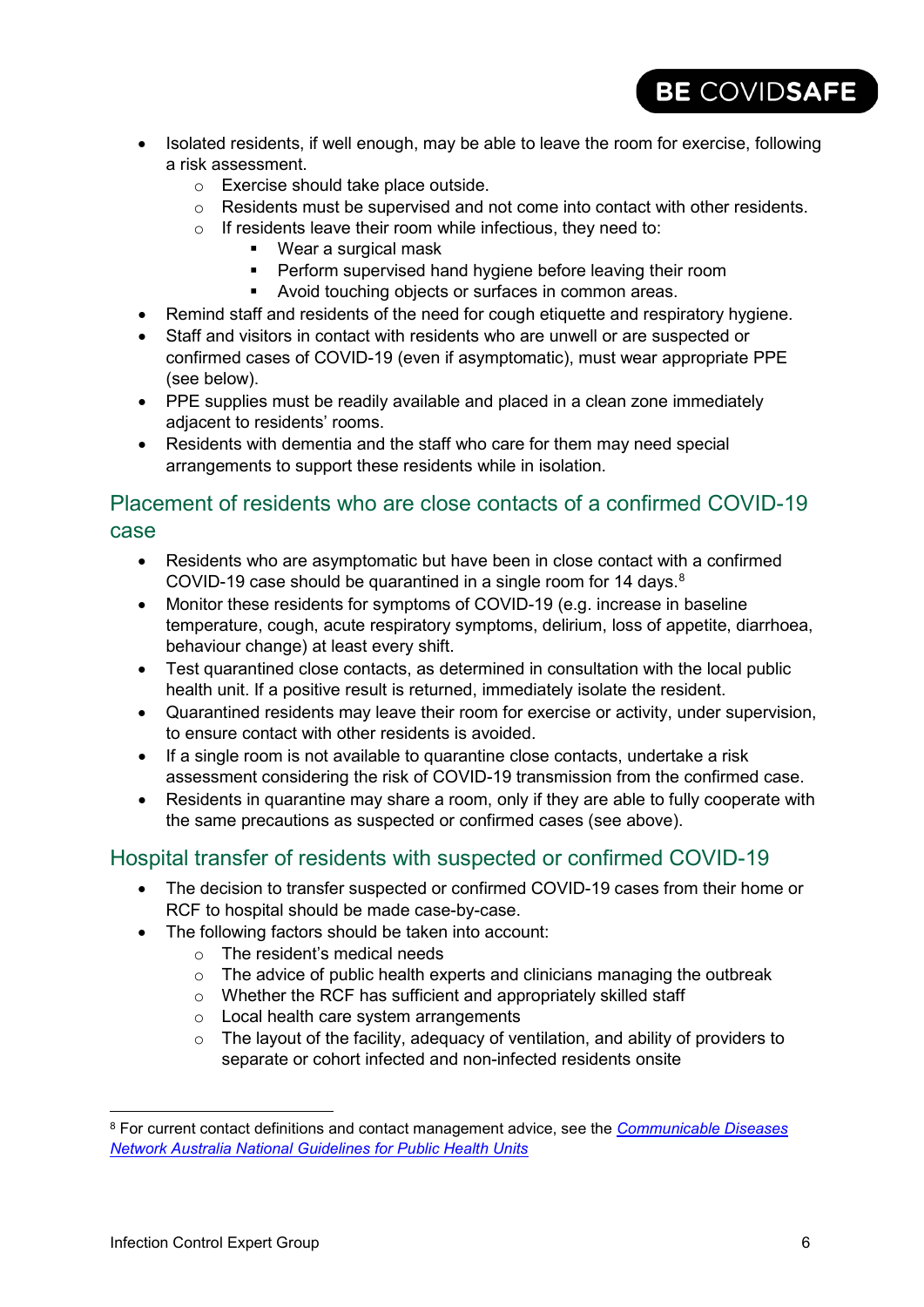$\circ$  The wishes of the resident and/or their family or representative and in line with documented goals of care or formal advanced care directives

BE COVIDSAFE

- o Local state or territory response plans.
- Some residential aged care facilities across Australia have successfully managed outbreaks of COVID-19 while continuing to care for residents within the facility.
	- o Staff must consistently practice appropriate IPC precautions, including correct use of PPE, to minimise the risk of transmission and avoid the need to quarantine as close contacts.
- If transfer to hospital occurs, advise the ambulance service and hospital in advance that the resident is from a RCF where COVID-19 is suspected or confirmed.
- If the resident needs urgent medical attention, call 000 and advise the operator of the COVID-19 risk.

### Risk assessment to inform the use of PPE

The use of PPE within RCFs should be determined through a risk assessment. This should be undertaken within a standardised risk management framework, which includes higher order controls already in place at an organisational and state and territory level. This should be reviewed whenever the epidemiological circumstances change.

Risk assessment should consider the following factors:

- a) Residents' pre-existing likelihood of COVID-19
	- Known COVID-19 status
	- Symptoms consistent with COVID-19
	- Current prevalence and transmission of COVID-19 in the population and whether there are unlinked cases of COVID-19 in the community
	- The presence of epidemiological evidence for COVID-19, such as:
		- $\circ$  Close contact, or secondary close contact, with a person with confirmed COVID-19 in the previous 14 days
		- o Return from international travel in the previous 14 days, particularly from countries with high prevalence of COVID-19 but excluding green zone countries
		- o Attendance at a currently designated COVID-19 exposure risk site in the previous 14 days
		- $\circ$  Residence in, or travel through, a geographically localised area with elevated prevalence or community transmission of COVID-19 in the previous 14 days.
- b) Resident factors
	- Potential for behaviours that increase the risk of SARS-CoV-2 transmission (e.g. cognitive impairment, inability to cooperate, challenging behaviours, coughing or increased work of breathing)
	- Ability/appropriateness of resident to wear a surgical mask.
- c) Nature of the care episode
	- Duration and proximity of contact between the staff member and the individual
	- Types of care that increase the risk of SARS-CoV-2 transmission (e.g. aerosol generating procedures such as airway management and respiratory treatments/procedures).
- d) Physical location
	- The presence of multiple individuals with suspected/confirmed COVID-19 in an enclosed space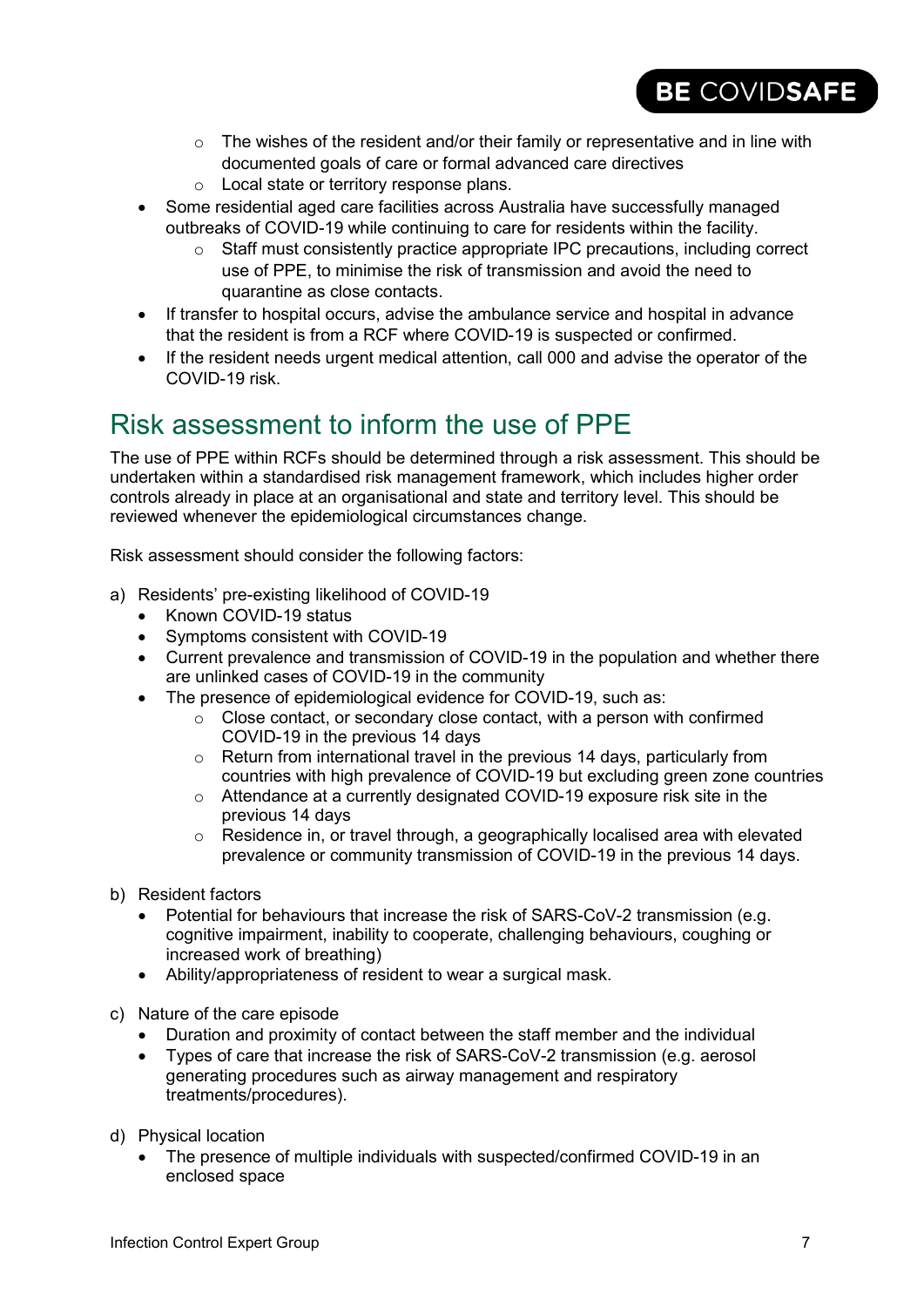- Whether the environment has low levels of ventilation or unexpected air movements which may facilitate wider distribution of droplets and/or aerosols in the air (or e.g. opening of doors between spaces of differential air pressure or temperature)
- Complex or less controlled care settings, including transport, home or communitybased care.

### Likely low risk of SARS-CoV-2 transmission

Where risk assessment $9$  suggests a likely low risk of transmission, use PPE in accord with existing guidance for standard, contact and droplet precautions as specified in the [Australian](https://www.safetyandquality.gov.au/sites/default/files/2021-05/australian_guidelines_for_the_prevention_and_control_of_infection_in_health_care_-_current_version_-_v11.6_11_may_2021.pdf)  [Guidelines for the Prevention and Control of Infection in Healthcare \(2021\).](https://www.safetyandquality.gov.au/sites/default/files/2021-05/australian_guidelines_for_the_prevention_and_control_of_infection_in_health_care_-_current_version_-_v11.6_11_may_2021.pdf) This may include the use of a surgical mask, gloves, gown, and eye protection, depending on the indications for use.

#### **For further information on the use of PPE, see the [ICEG guidance on PPE for health](https://www.health.gov.au/resources/publications/guidance-on-the-use-of-personal-protective-equipment-ppe-for-health-care-workers-in-the-context-of-covid-19)  [care workers.](https://www.health.gov.au/resources/publications/guidance-on-the-use-of-personal-protective-equipment-ppe-for-health-care-workers-in-the-context-of-covid-19)**

### Likely high risk of SARS-CoV-2 transmission

Where risk assessment suggests a likely high-risk of transmission, use a particulate filter respirator (PFR), such as P2/N95 respirators, rather than surgical masks, along with the other required PPE as specified in the [Australian Guidelines for the Prevention and Control of](https://www.safetyandquality.gov.au/sites/default/files/2021-05/australian_guidelines_for_the_prevention_and_control_of_infection_in_health_care_-_current_version_-_v11.6_11_may_2021.pdf)  [Infection in Healthcare \(2021\).](https://www.safetyandquality.gov.au/sites/default/files/2021-05/australian_guidelines_for_the_prevention_and_control_of_infection_in_health_care_-_current_version_-_v11.6_11_may_2021.pdf)

Room placement of high-risk residents should be in a single room with negative airflow. Avoid rooms with positive pressure airflow. Other design types require additional risk assessment (Australasian Health Facility Guidelines, [part D, Infection Prevention and Control](https://healthfacilityguidelines.com.au/part/part-d-infection-prevention-and-control-0)<sup>10</sup>).

### Particulate filter respirators (PFRs)

All staff who work within the resident zone for individuals with suspected or confirmed COVID-19 should have access to P2/N95 respirators. PFRs, such as P2/N95 respirators, should be worn instead of a surgical mask if risk assessment suggests a likely high risk of transmission.

Staff who use P2/N95 respirators should be trained in their correct use. Complete fit testing before first use to select the most suitable PFR. Perform a fit (seal) check properly each time they are used. PFRs must be used correctly in order to provide protection against airborne pathogen transmission. A respiratory protection program should be developed to guide the selection, testing and use of P2/N95 respirators.

#### **For further information on PFRs, including fit checking and fit testing, see the [ICEG](https://www.health.gov.au/resources/publications/guidance-on-the-use-of-personal-protective-equipment-ppe-for-health-care-workers-in-the-context-of-covid-19)  [guidance on PPE for health care workers.](https://www.health.gov.au/resources/publications/guidance-on-the-use-of-personal-protective-equipment-ppe-for-health-care-workers-in-the-context-of-covid-19)**

#### Protective eyewear

The eye is a potential route of transmission for SARS-CoV-2. Protective eyewear can protect the eye from contamination with particles and body fluids that may contain SARS-CoV-2. It also can prevent people from touching their eyes and spreading virus from their hands to their face and eyes.

BE COVIDSAFE

<span id="page-7-0"></span><sup>&</sup>lt;sup>9</sup> Refer to jurisdictional risk matrix on mask use

<span id="page-7-1"></span><sup>10</sup> See<https://healthfacilityguidelines.com.au/part/part-d-infection-prevention-and-control-0>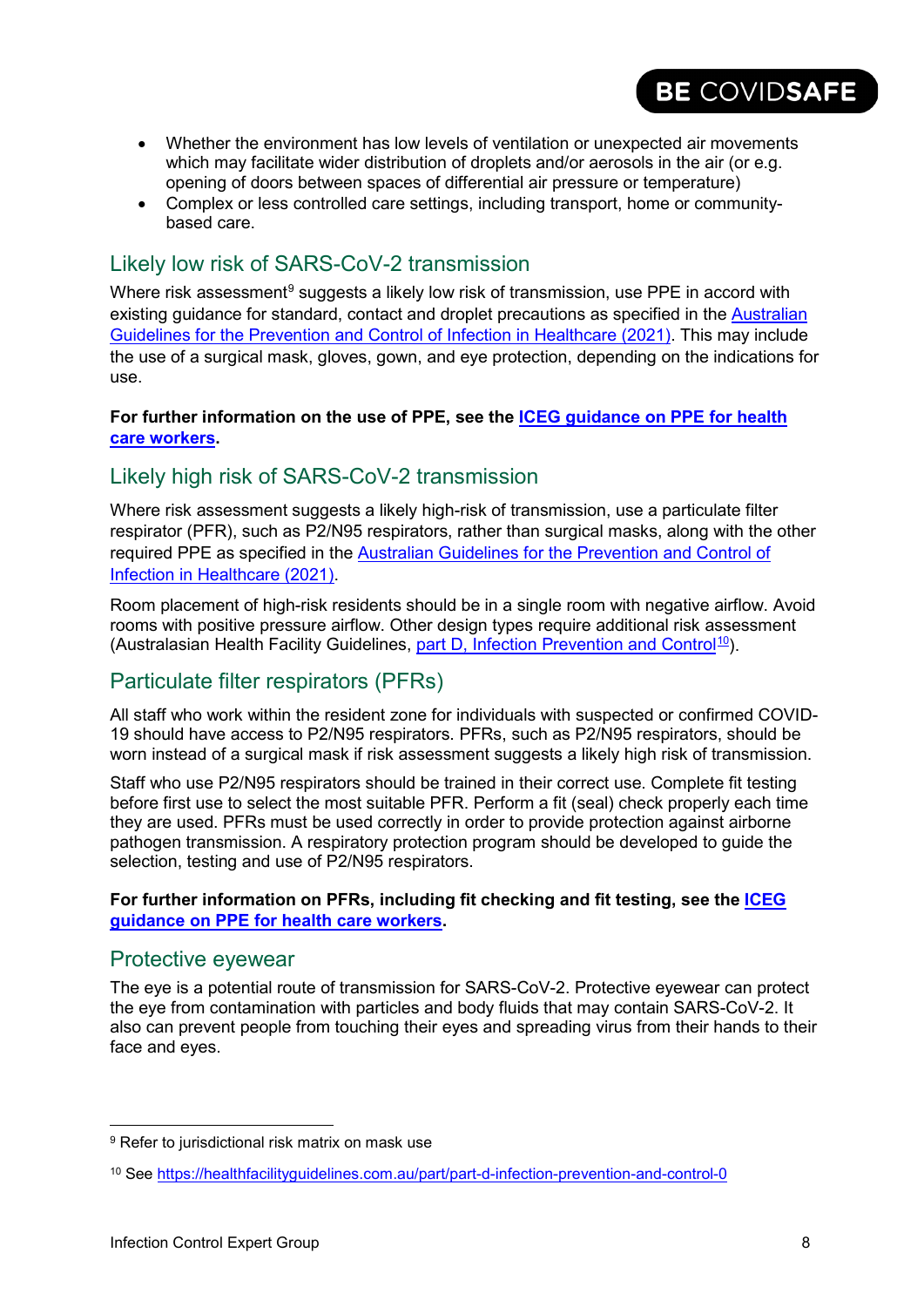Use protective eyewear, in addition to other required PPE, when working within the resident zone with individuals:

- With confirmed, or suspected COVID-19
- Who have epidemiological risk factors and symptoms consistent with COVID-19
- Who have clear epidemiological risk factors and are either asymptomatic or have nonspecific signs of infection.

Standard Precautions apply in all risk assessment and eyewear recommended where risk of exposure (splash) from blood or body fluids is anticipated.

**For information on types and use of protective eyewear, see the [ICEG guidance](https://www.health.gov.au/resources/publications/guidance-on-the-use-of-personal-protective-equipment-ppe-for-health-care-workers-in-the-context-of-covid-19) on PPE [for health care workers.](https://www.health.gov.au/resources/publications/guidance-on-the-use-of-personal-protective-equipment-ppe-for-health-care-workers-in-the-context-of-covid-19)** 

### Showering or bathing residents with confirmed COVID-19

RCF staff may consider continuing to shower residents with confirmed COVID-19, unless:

- Their medical condition interferes with the ability to shower safely, or
- The conditions pose an unacceptable risk to staff or other residents.

A risk assessment should be undertaken to determine whether showering conditions are acceptable.

Consider whether:

- The room is sufficiently ventilated
- The layout of the shower room enables safe showering
- An appropriate distance from other residents can be maintained
- The resident is able to cooperate

Also consider:

- The degree of support a resident needs to complete the activity
- The time spent by a staff member in very close proximity and the need for a shower

Provide alternative hygiene care, such as a bed bath, if the risk of a shower is unacceptably high.

If risk assessment suggests an acceptable risk, all staff helping with showering or bathing should wear appropriate PPE.

- Wear a surgical mask or PFR (depending on risk assessment), face shield, fluid resistant gown and water resistant boots or shoe covers.
- Turn on extractor fans while showering and leave the door open, if possible.
- Use a very gentle stream of water from a handheld shower head, to reduce the risk of droplet aerosols.
- Avoid getting the mask wet, as much as possible.
- Replace gowns and mask after the shower.
- Replace non-reusable face shields or clean and disinfect reusable face shields.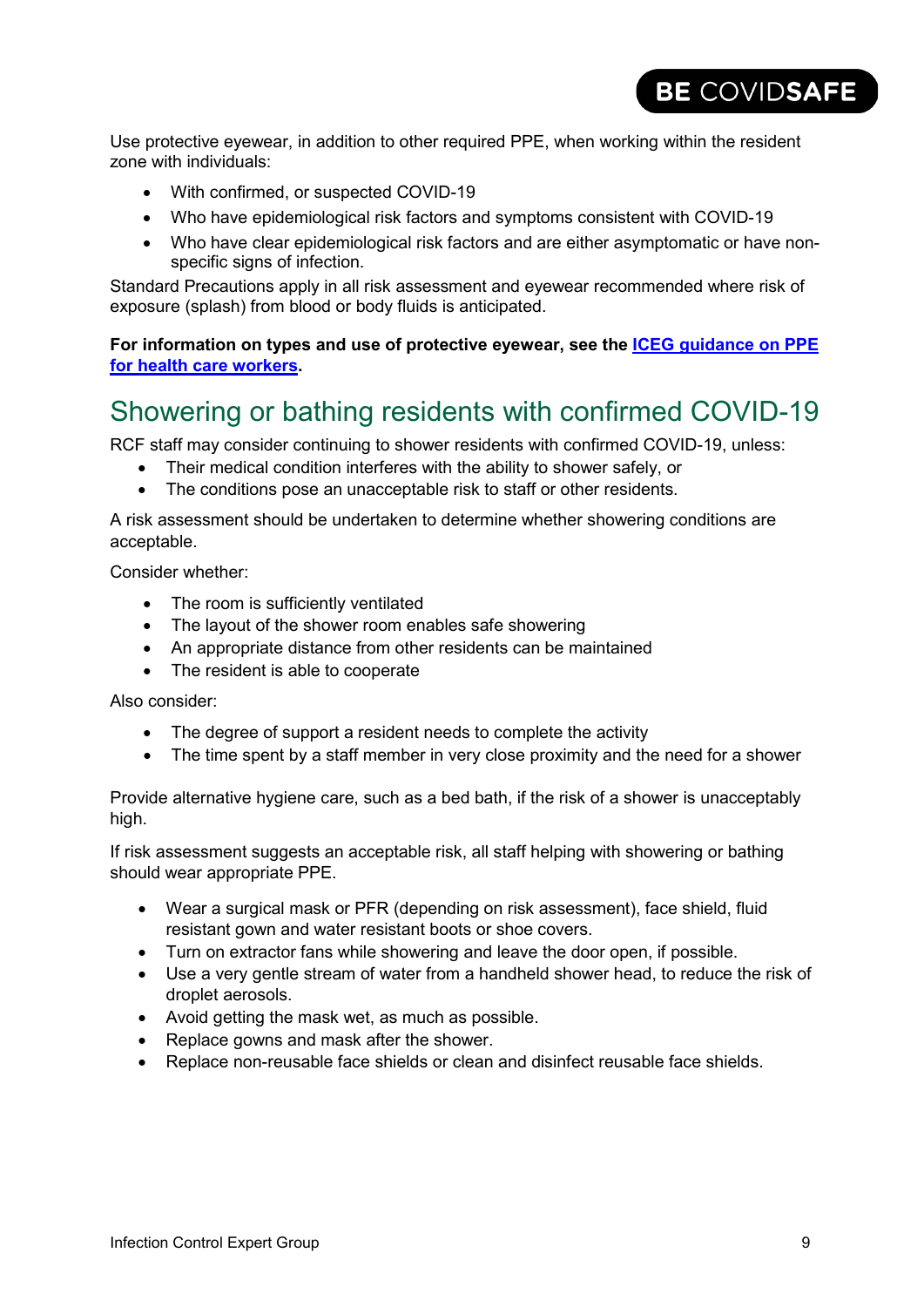## Exclusion from work for RCF staff for COVID-19

RCF staff who have epidemiological risk factors for COVID-19<sup>7</sup> (besides being a health or residential care worker with direct patient contact) or symptoms consistent with COVID-19<sup>[11](#page-9-0)</sup> should:

- Seek medical advice and be tested
- Not attend work until a negative test has been returned and symptoms have resolved completely
- Remain in quarantine (if needed) until cleared.

### Duration of isolation precautions for confirmed COVID-19 patients

- The local public health unit should determine, case-by-case, when isolation precautions for residents who have had COVID-19 should be stopped.<sup>[12](#page-9-1)</sup>
- Outbreak precautions for the facility should stay in place until the outbreak is declared over, on advice from the public health unit.<sup>9</sup>

### Environmental cleaning

- During an outbreak, RCFs need to increase cleaning and disinfection of shared areas and residents' rooms.
- Clean frequently touched surfaces and disinfect often.
- Any resident care equipment should be cleaned and disinfected between each use or used exclusively for individual residents.<sup>[13](#page-9-2)</sup>

### Handling of linen

- Soiled linen should always be treated as infectious.
- Routine procedures are sufficient for handling linen from residents in a RCF with a COVID-19 outbreak. This includes the linen of residents in quarantine or isolation.
- Relatives should not take linen home for washing.
- Place grossly contaminated / soiled linen in a soluble plastic bag and then in the linen skip. Alternatively, line the linen skip with a plastic bag for soiled linen.

### Food service and utensils

- Follow the rules of food hygiene in food preparation and service.
- Perform hand hygiene before preparing or serving food to residents.
- Disposable crockery and cutlery are not needed.
- Wash crockery and cutlery in a dishwasher, if available. Otherwise wash with hot water and detergent, rinse in hot water and leave to dry.

<span id="page-9-0"></span> <sup>11</sup> See the Communicable Diseases Network Australia *[COVID-19 National Guidelines for Public Health](https://www1.health.gov.au/internet/main/publishing.nsf/Content/cdna-song-novel-coronavirus.htm)  [Units](https://www1.health.gov.au/internet/main/publishing.nsf/Content/cdna-song-novel-coronavirus.htm)*

<span id="page-9-1"></span><sup>12</sup> See Communicable Diseases Network Australia *[Guidelines for the prevention, control and public](https://www.health.gov.au/resources/publications/coronavirus-covid-19-guidelines-for-outbreaks-in-residential-care-facilities)  [health management of COVID-19 outbreaks in residential care facilities in Australia](https://www.health.gov.au/resources/publications/coronavirus-covid-19-guidelines-for-outbreaks-in-residential-care-facilities)*

<span id="page-9-2"></span><sup>13</sup> See *[Environmental cleaning and disinfection principles for health and residential care facilities](https://www.health.gov.au/resources/publications/coronavirus-covid-19-environmental-cleaning-and-disinfection-principles-for-health-and-residential-care-facilities)*